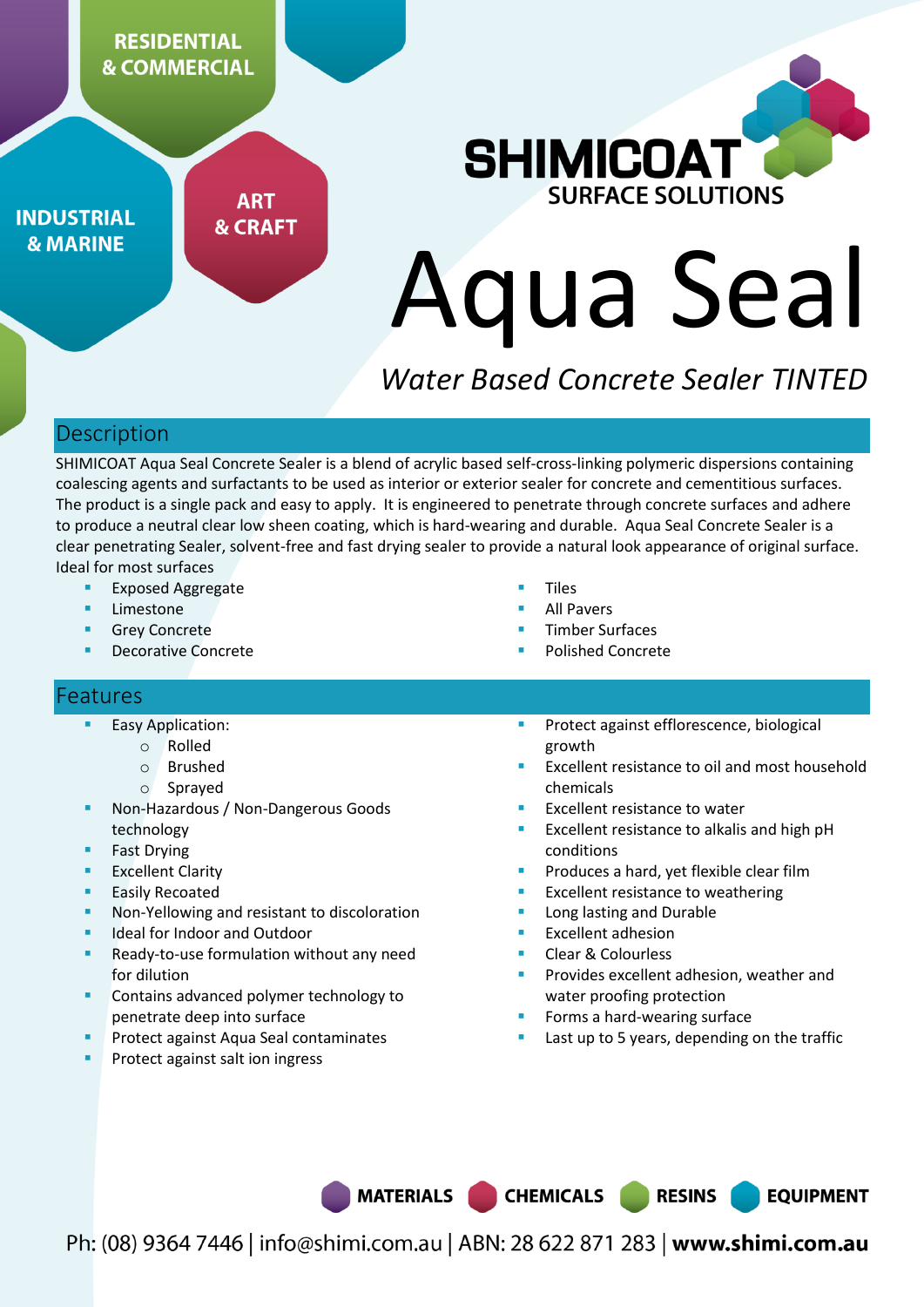

### Pack Size

Larger kit sizes are available for special orders.

# Colour Chart

AUUAthane Tinted is available in many colours and pre-tinted for ease of application. Standard Colours:

- White N14
- Black N61
- Neutral Grey N23
- Cream Y34
- Charcoal B64
- SHIMICOAT offers all Australian Standard AS2700 Colours, consisting of 206 colours. Please contact SHIMICOAT office for your custom design tint. Extra charges may apply.

### Coverage

5-10sqm/Lt Per Coat Recommended Two Coats

5Lt Drum Covers 25-50sqm Per Coat (Need Two Coats) 10Lt Drum Covers 50-100sqm Per Coat (Need Two Coats) 20Lt Drum Covers 100-200sqm Per Coat (Need Two Coats)

### Applications

Roller, Brush or Spray

### Curing Time at 25°C

Touch Dry: 6 Hours (Depending on temperature, air flow and humidity) Recoat: Over Night (Min 16 Hours at 25°C) Foot Traffic: 16 Hours Heavy Traffic: 72 Hours

# Clean Up

Clean-Up with Water Wash, rinse and flush with water. General purpose detergent can be used.

# Preparations

Clean and dry surface. Ensure surface to be coated is free of all dirt, grease, oil, paint, curing agents and other contaminants. Removal of Oil Contamination by degreaser and alkaline cleaning pressure wash Acid-wash to enhanced surface porosity and etch the surface. Ensure moisture free surface. Allow to completely dry, run Dry Test. Place a piece of plastic over a small area, tape the edges and leave for 1 hour. Remove plastic, if there is no moisture on either surface, concrete is sufficiently dry. Ideally, always consider surface grinding and removal of loose materials. Grinding is always advisable prior to application of all Shimicoat Epoxy products, to maximize adhesion. For further information, please refer to SHIMICOAT Instruction for "Surface Preparations".



Ph: (08) 9364 7446 | info@shimi.com.au | ABN: 28 622 871 283 | www.shimi.com.au

- **Kit Size (Lt)**  5Lt 10Lt 20Lt
- Terracotta R52
- Bright Blue B23
- Dark Brown X65

Dark Grey N64